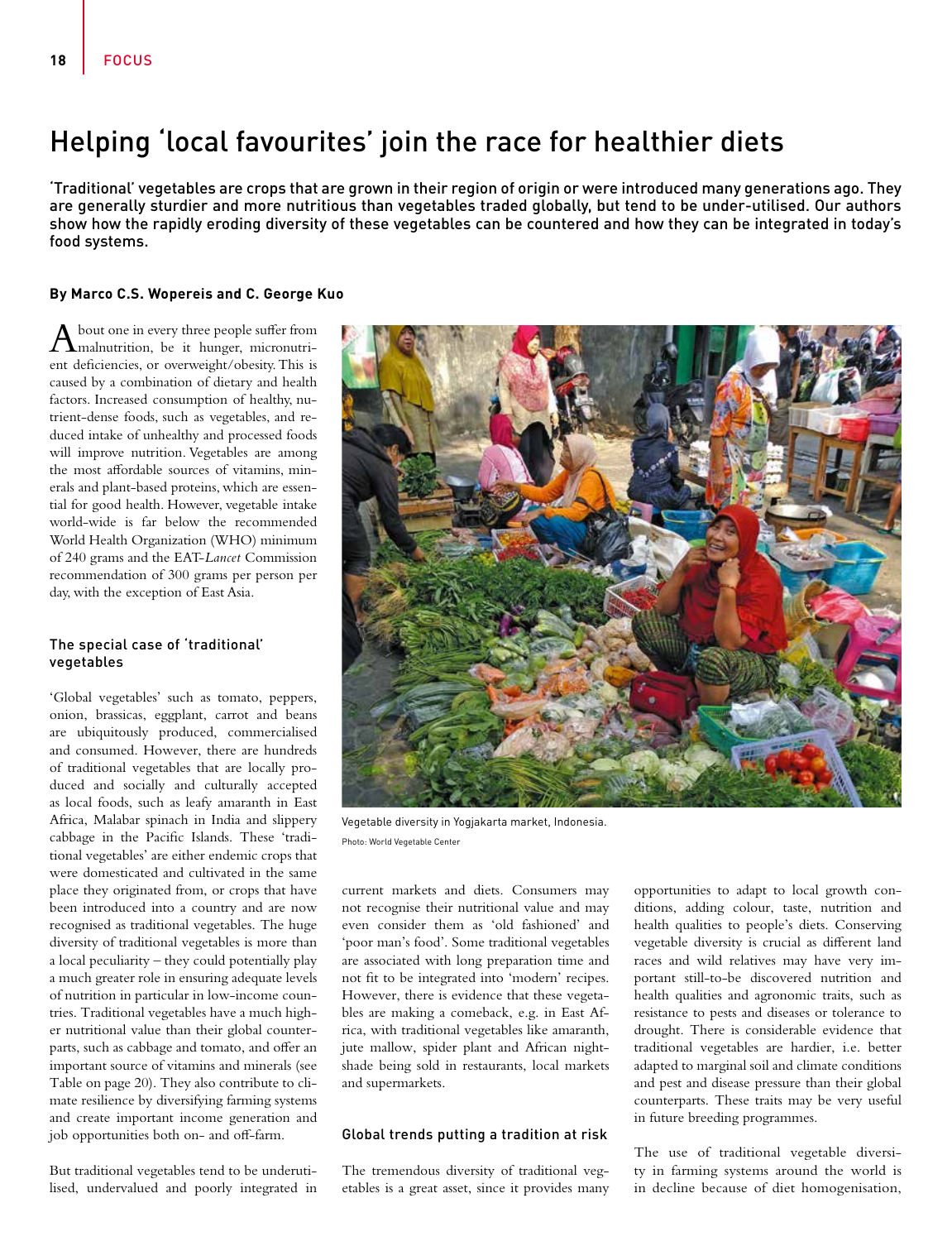food production homogenisation and urban migration. To maintain this diversity, it is necessary to conserve and document vegetable landraces, their wild relatives and traditional knowledge of these vegetables before they are lost. This is particularly important for Africa. A recent study focusing on 126 traditional African vegetables showed that only a few (e.g. common bean) were conserved well in genebanks in Africa. About one-third of these vegetables were represented by less than ten accessions, or even no accessions at all. To secure these genetic resources for humanity, it will be necessary to organise collection missions for ex-situ conservation, upgrade seed banks in Africa to keep the seed safe, and support national conservation programmes to improve the in-situ conservation of these vegetables and their wild relatives.

# Finding 'local favourites' and boosting supply

The main bottleneck to integration of traditional vegetables into food systems is the availability of quality seed. Most traditional vegetables have not been the object of rigorous selection for local growth and market conditions or consumer preferences and dietary needs, let alone breeding work to improve productivity and marketability, with high once-over yield and uniform quality produce, whilst maintaining their nutrition and health qualities. There is a need to find 'local favourites' among the vast diversity found in a particular country or region that fit best in local agro-ecosystems and diets. This may indirectly benefit conservation efforts as policy- and decision-makers start to become aware of the value of traditional vegetables through their increased use.

The World Vegetable Center (WorldVeg) works with formal and informal seed systems to promote traditional vegetables. Seed companies are important partners because they can potentially reach large numbers of farmers. Beyond quality seed, and just like with global vegetables, attention needs to be paid to enhance productivity, marketability, and food safety and off-season production by promoting good agricultural practices, integrated pest management, and adapted and affordable protected cultivation methods. Postharvest losses can be cut back and nutrition and health qualities maintained by improvements in transportation infrastructure, processing and cold storage, and by synchronising production and marketing.



A farmer in Tsenanomby, Madagascar, showing her Ethiopian mustard and amaranth plots. Photo: World Vegetable Center

#### 'Grow your own' initiatives

Vegetables may be unavailable or unaffordable to consumers in low-income countries for at least part of the year. In such cases, it makes sense to promote production of vegetables for home consumption. WorldVeg has reached close to 100,000 households, working mostly with women, in Africa and Asia with home garden interventions over the last decade. Such interventions combine hands-on training in vegetable gardening with nutrition behaviour change communication. In East Africa alone, WorldVeg and partners distributed over 42,000 seed kits containing 183,000 vegetable seed samples to households in Tanzania, Kenya and Uganda. The seed kits contained traditional African vegetables, tomato, pepper and soybean. Participating households in Cambodia increased vegetable production by 43 per cent and extended the production period by four months. They also adopted a range of new production methods, including mini seed packs. Three years after a home garden intervention in Bangladesh, the former participants are producing, on average, 43 kg of vegetables per household per year, providing an important micronutrient supply of iron, zinc, folate and vitamin A. This is encouraging evidence of a long-lasting effect. Results from Africa were generally less conclusive, pointing, among others, to the need to pay greater attention to water constraints and better adaptation to local needs.

Given the large number of poor people living in and near urban centres in low-income countries, 'grow your own' initiatives focusing on nutrition-rich vegetables, such as Malabar spinach, jute mallow and spider plant in small

spaces using sack gardens and vertical gardens deserve much greater attention. More research is needed to understand how these seed kits help to strengthen local seed systems, and how they can help households in evaluating a range of traditional vegetables for climate-smart agriculture and for new ways of farming such as urban agriculture.

Natural disasters disrupt food production and distribution systems. Fast-growing traditional vegetables can help restore local food supplies and provide nutrition to victims. WorldVeg seed kits with diverse and nutrient-rich vegetables are currently helping people cope with the effects of the COVID-19 pandemic in the Philippines, Taiwan and Thailand. WorldVeg and partners have also assisted victims of the tsunami in Indonesia and Sri Lanka, a typhoon in Taiwan, an earthquake in Haiti and floods in India, Thailand and Fiji.

### School garden and school meal programmes

Healthy eating preferences and habits are best learned early. Starting in 2014, WorldVeg and partners conducted school garden programmes in Burkina Faso, Bhutan, Nepal, Indonesia and the Philippines. Through a hands-on experience with gardening and nutritional education, children learned how to grow and appreciate healthy foods such as fruit and vegetables. They generally became more aware and knowledgeable about vegetables and liked to consume them, but a positive effect on vegetable consumption was found only in Bhutan. School gardens are too small to produce sufficient quantities of vegetables for school